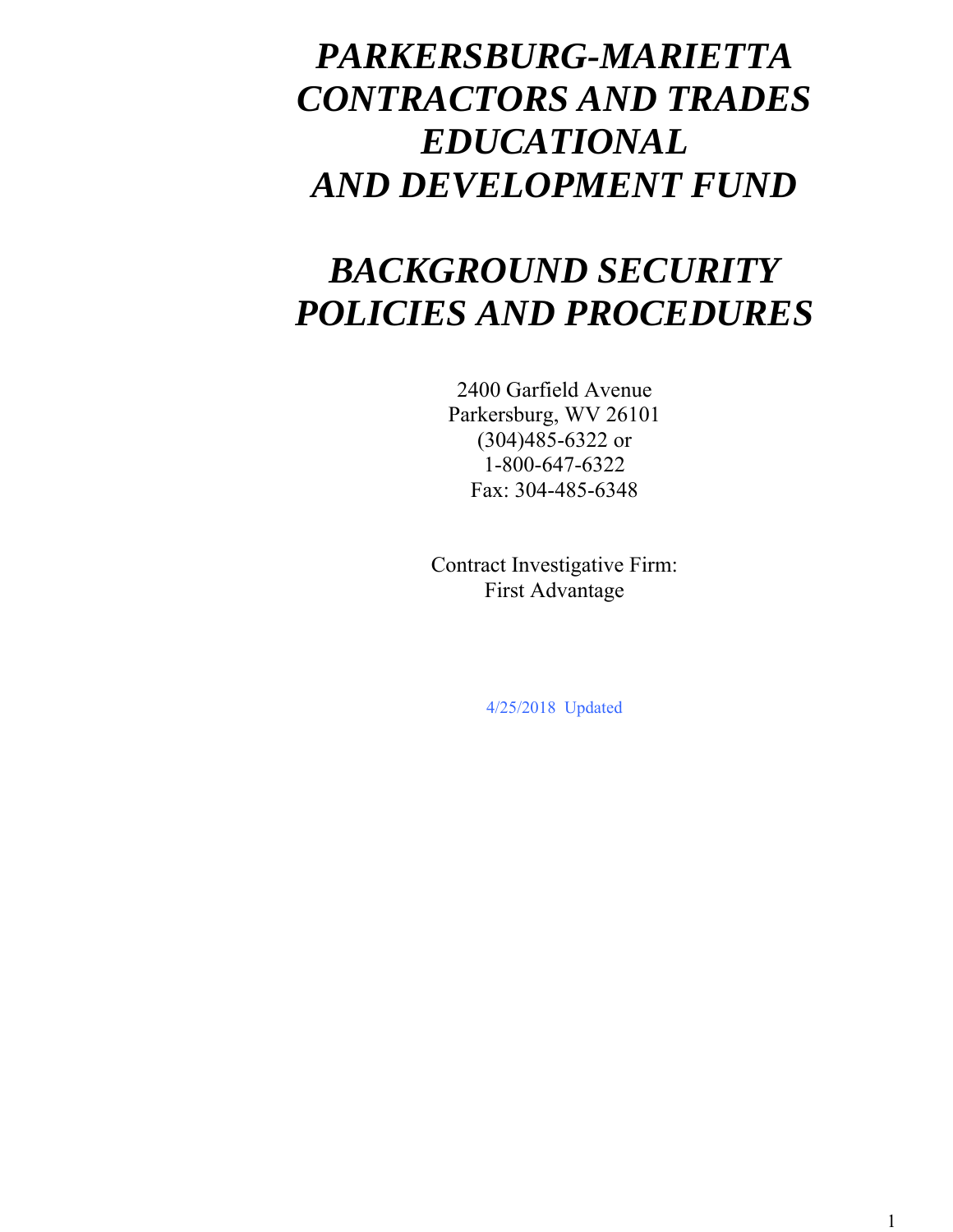I. Purpose.

The Contractors and Trades Educational and Development Fund, working in the jurisdiction of the Parkersburg-Marietta Building Trades Council, has a strong commitment to provide a safe and secure workplace for its members/employees and to establish programs promoting high standards of health and safety.

The purpose of this policy is to provide guidelines for all concerned regarding security background checks and to provide practical procedures for its administration. The trustees of the Education and Development Fund will review any questions and criteria submitted by Owners or Contractors to the Board of Trustees, and will take any changes needed in this policy under advisement and/or for approval.

**NOTE:** Neither the Contractors and Trades Educational and Development Fund, nor its Trustees, make any decision regarding the hiring or non-hiring of any prospective worker. Once it obtains the Background Check Report, the Contractors and Trades Educational and Development Fund makes the Report available to the Contractor and/or the job site Owner, and it is left up to the Contractor and/or job site Owner to access the Report if either so desires. The function that the Contractors and Trades Educational and Development Fund serves in regard to background checks is to conduct a background check or cause to be conducted a background check and to make the reports of that or those checks available to the contractor and the job site owner. Additionally, if an employee requests a copy of the Report, then it will be made available to him or her.

- II. Definitions.
	- A. *Adjudication Criteria (*common): the guidelines established by multiple owners to determine who will be permitted onto their sites. The following represents the current common set of general categories (see appendix A for the full list of crime codes)
		- 1. Violent Felonies
		- 2. Violent Misdemeanors
			- a. Weapons with violence
			- b. Physical violence
			- c. Sexual crimes
		- 3. Multiple DUI's
		- 4. Drug sales/distributions<br>5. Any intentional misrepre
			- 5. Any intentional misrepresentation or failure to disclose information on the application could result in exclusion or termination of employment.
	- B. *Adjudication Criteria* (site specific): the guidelines established by an Industry Standards, ACUC, and Owners determine who will be permitted onto their site(s).With approval of the Education and Development Fund Board of Trustees under this policy.
	- C. *Appeal:* A formal stated disagreement by the individual with the adverse results of the findings of a security background check.
	- D. *Clear:* A conclusion based upon results of a security background check indicating that the background data is in compliance with the guidelines established by the owner. \* indicated with an "approved" on your fax report.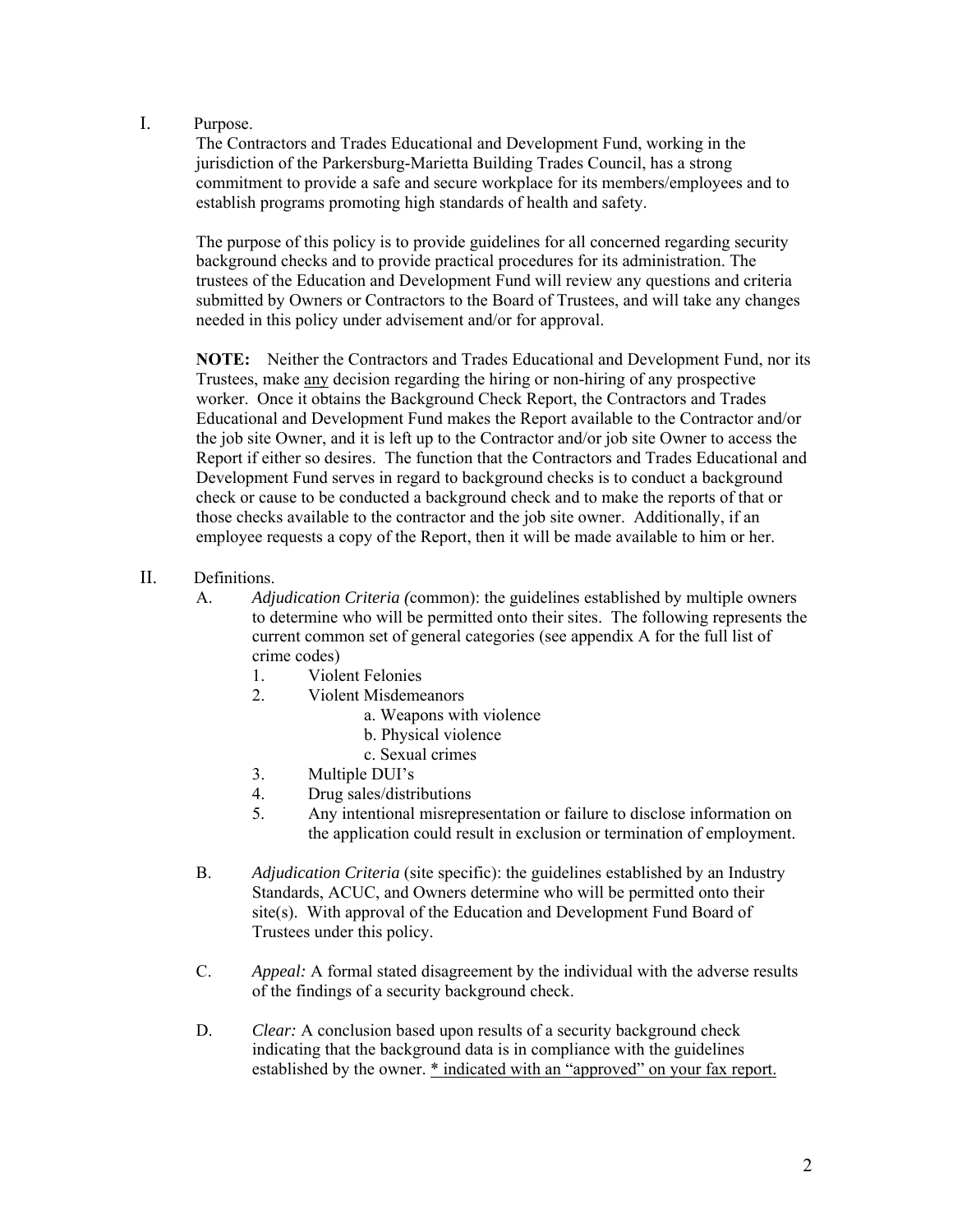- E. *Clearinghouse*: An independent entity identified for the purpose of assisting the Education and Development Fund in the administering the requirements of this program.
- F. *Individual:* Any person that is a member of the Fund required to submit to the terms of this program.
- G. *Contractor:* Any signatory and contributing corporation, company or entity retained at the job sites to perform construction, repair, maintenance or demolition work, either directly with its own employees or indirectly with employees of subcontractors.
- H. *Employee:* any individual that has been hired to work for a signatory contractor as previously defined.
- I. *Expiration:* Upon gaining a clear status, the individual's security background check may be performed every five years or with just cause.
- J. *Deadline:* The date established for contractor employees to have completed required security background checks and obtain a "clear" status for access to owner
- K. *Follow-up Paperwork:* Every five years each individual will be required to submit a new application and release document. The information contained in these documents will be used to perform the individual's security background check.
- L. *Information Form:* A document provided by the administrator firm of the program for the Fund and/or The Fund to the individual that advises the individual of the nature of the security background check and actions the individual may wish to take should there be adverse findings.
- M. *Adverse:* A conclusion by the Fund that the background data conflicts with the guidelines established by the owner.
- N. *Clear Status Indicator*:A date of the test clearance with an expire date of 5 years in the TOP system will indicate to an individual that the background checks have been completed and that the individual is clear.
- O. *Investigative Firm:* An independent entity contracted by the Fund for the sole purpose of performing background checks specified in this program. Maintaining of the records and notification to the individuals of the status of their background check. Providing the individual the opportunity to dispute the reports
- P. *Owner:* Any public or private entity that hires the services of a contractor that has identified adjudication criteria registered with the Fund.
- Q. *Personal Data Form:* A document voluntarily filled out by the individual providing the administrator firm and/or The Fund with the necessary information to allow the Investigative Firm to perform the Specified background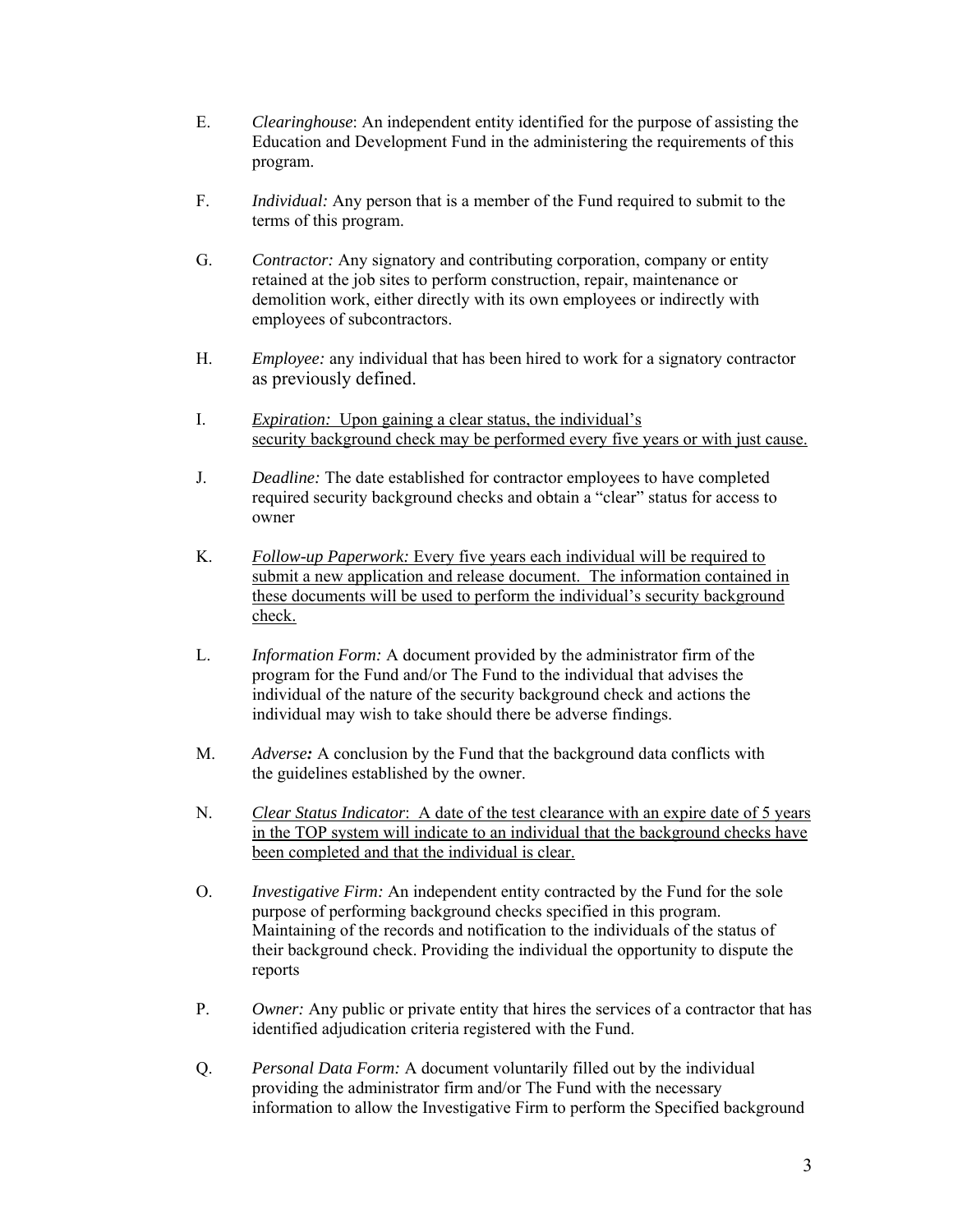checks.

 R. *Release Form:* A document completed and submitted by the individual voluntarily Authorizing the Fund to submit the information contained in the Personal Data form to The Investigative Firm. This release form will authorize possible random criminal checks for five years after the initial background check.

## III. Policy and Procedures.

Policy and procedures which apply to Building Trades Craftsmen *considered for employment by contractors* and which apply to employed Building Trades Craftsmen are addressed in the following statements:

- A. *Applicants required to provide* Background Security Checks:
	- 1. In order to maintain a safe  $\&$  secure, environment for its employees, contractors will not employ craftsmen who have not received a clear status from a security background check.
	- 2. Contractors are responsible for maintaining field documentation and removing adverse individuals from owner's sites.
	- 3. Employees will receive a copy of the current policy at the time of hire.
	- 4. Contractors must participate in owner audit process.
	- 5. Contractors agree to insert program into local contracts.
	- 6. Trade Unions distribute "personal data form", releases and overview of process and appeal provisions.
	- 7. Trade Unions assign new hires by site clearance status, and insert program into local Contracts.
- B. To implement this policy the following procedures will apply:
	- 1. Security background checks shall be limited to every five years for each participating individual, every five years each individual will be required to submit a new Personal Data Form and Release document.
	- 2. Primary search elements will consist but are not limited to:
		- a. Criminal history background screening (County for the past 7 years)
		- b. Identification/Social Security Verification/INS Form 9
			- A. Secondary search elements will consist of (and can be required at request of owner.) *With approval of the Board of*

## *Trustees*

- 1. Employment verification for past 7 years and or length of Trade Union Membership.
- 2. Drivers License Check
- 3. Military History (only when indicated and only if time frame for report can be within the time frame of the other checks.
- 3. Security Background Checks will be recognized where such testing is required by the contractor, owner or union.
- 4. All costs directly associated with the security checks will be borne by the